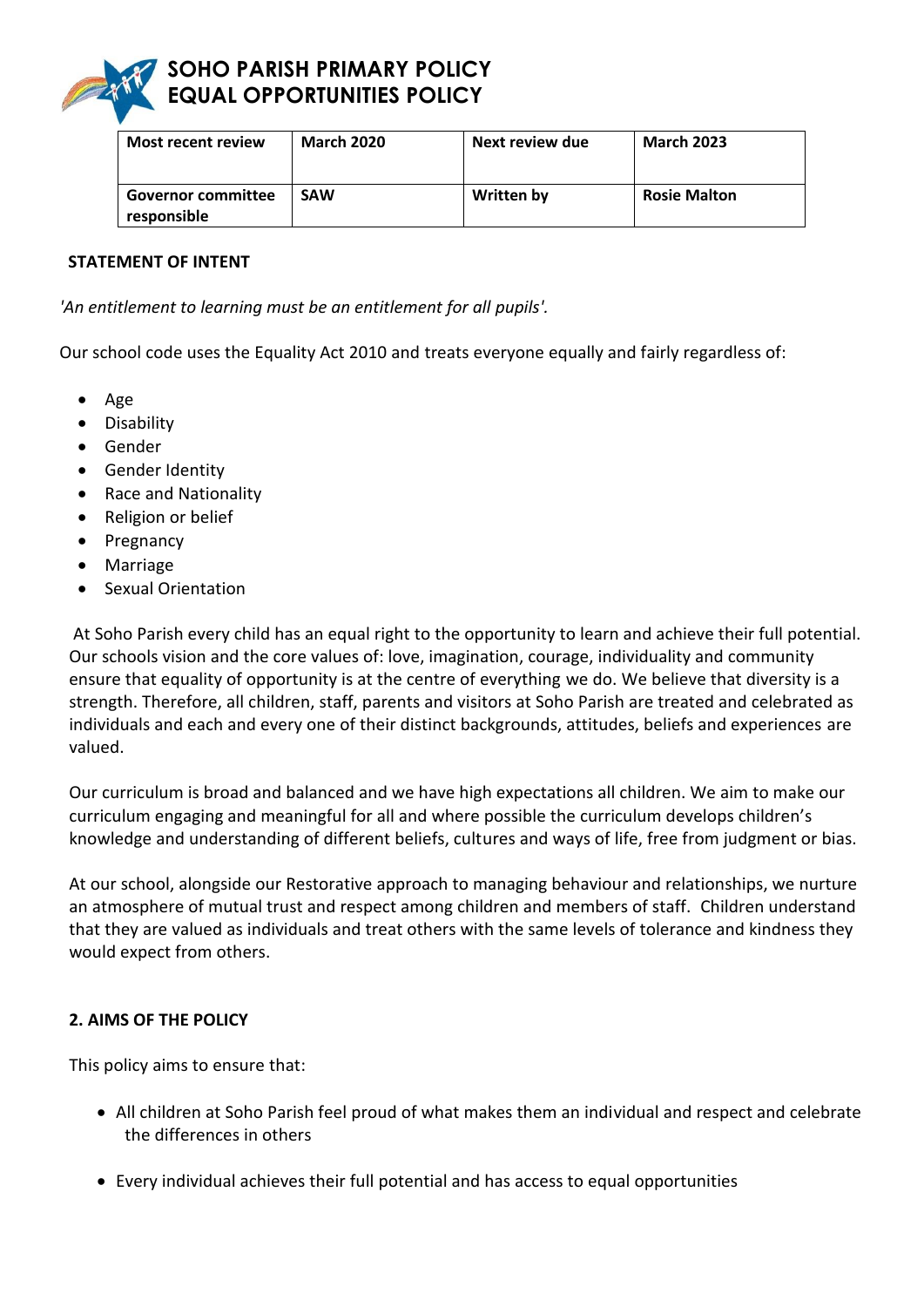- Prejudice in all forms is recognised and challenged by everyone at Soho through the positive promotion of equality and by challenging bullying and stereotypes
- All stakeholders (including staff, parents and children) are informed and educated about equality and diversity so that the message is consistent
- Our curriculum reflects the diversity of our children and our wider community and that it provides children with the opportunity to learn about different ways of life

# **3. EQUALITY IN PRACTISE AT SOHO PARISH**

# **3.1 Teaching and Learning inc. the curriculum**

These are the ways in which we ensure equality of opportunity through teaching and learning. These are the responsibility of all teaching staff, the PSHE Subject Lead and all members of the Senior Leadership Team:

- We use contextualised data to improve the ways in which we provide support for individuals and groups of children
- We monitor achievement data by ethnicity, gender and disability and action any gaps, including providing targeted support where appropriate
- We provide opportunities for all pupils to appreciate their own culture and celebrate the diversity of other cultures such as International Evening
- We include teaching and classroom- based approaches appropriate for the whole school population, which are inclusive and reflective of our students
- We share in annual events that promote and celebrate diversity and equality such as International Evening, Pride and International Women's Day.
- We use assemblies and curriculum concepts and drivers (e.g. Cultural Identity and Refugees) to reinforce equal opportunity issues
- We make sure that the individuals we learn about in across the curriculum positively reflect the breadth of the protected characteristics from the 2010 Equalities Act

## **3.2 Resources and the Environment**

These are the ways in which we ensure equality of opportunity through our choice of resources and the environment we create. These are the responsibility of all teaching staff, the PSHE Subject Lead and all members of the Senior Leadership Team:

- We aim to use materials that explore students to a range of thoughts and ideas and that reflect the diversity of the school population and local community without stereotyping
- We check that all books, work cards, equipment, displays and other resources non-stereotyping
- We teach children to identify and question stereotypes found in existing materials
- We make sure there are displays in school that promote positive equality issues